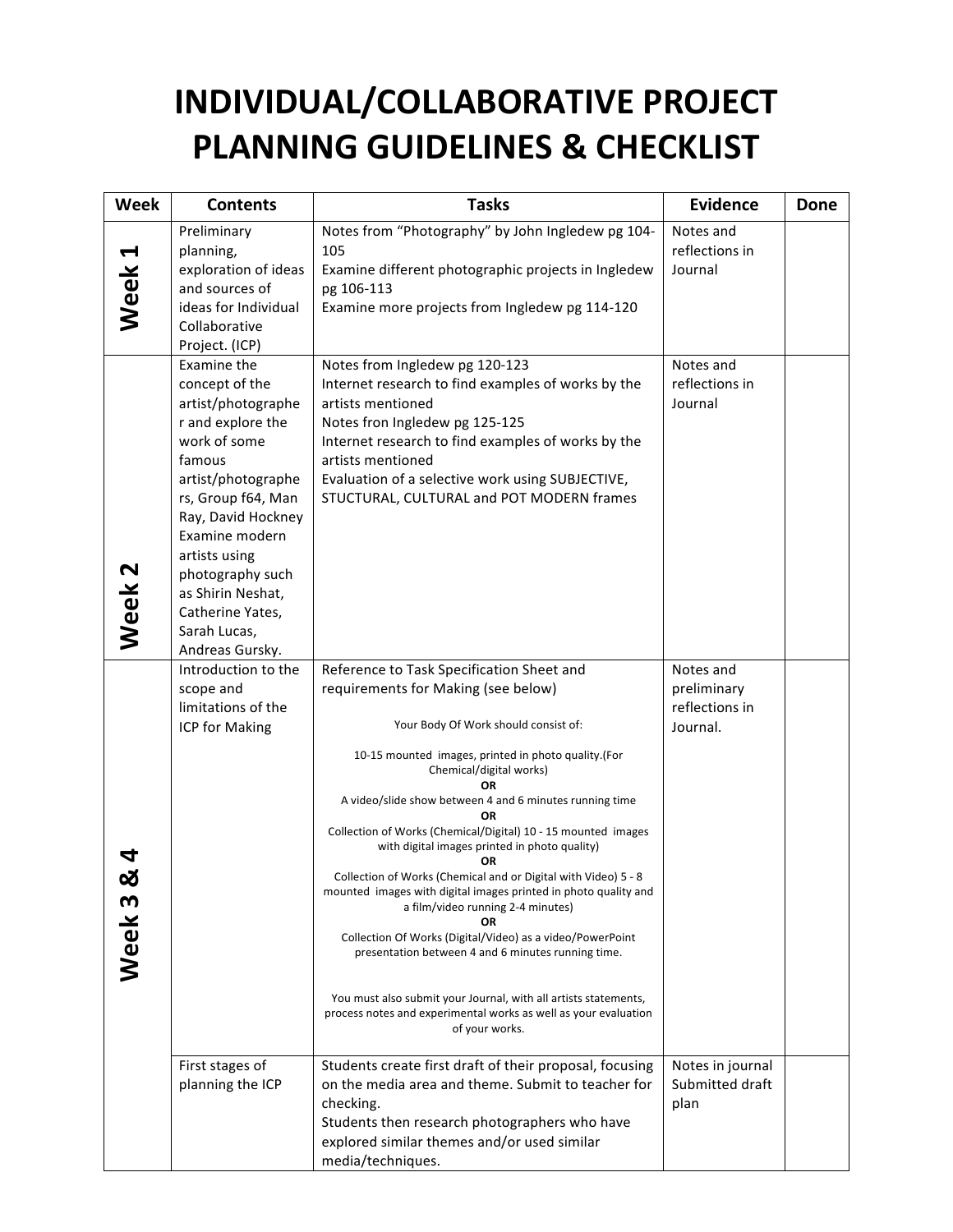| $\boldsymbol{\omega}$<br><u>ଧ</u>                           | Introduction to the<br>scope and<br>limitations of the                                                     | Reference to Task Specification Sheet and<br>requirements for Critical and Historical study (see<br>below)                                                                                                                       | Notes in Journal<br>Preliminary<br>reflections in                                                  |  |  |  |  |
|-------------------------------------------------------------|------------------------------------------------------------------------------------------------------------|----------------------------------------------------------------------------------------------------------------------------------------------------------------------------------------------------------------------------------|----------------------------------------------------------------------------------------------------|--|--|--|--|
|                                                             | ICP for Historical &<br><b>Critical Study</b>                                                              | As part of your Individual/Collaborative Project you are required<br>to include 'some related critical and historical studies'. (Syllabus<br>document p45)                                                                       | journal                                                                                            |  |  |  |  |
|                                                             |                                                                                                            | As part of developing your works you need to investigate the<br>work of different photographers. These explorations will form<br>part of your Journal.                                                                           |                                                                                                    |  |  |  |  |
|                                                             |                                                                                                            | Your investigations should include specific and detailed reference<br>to at least TWO photographers and their bodies of work, as well<br>as providing both a critical and historical evaluation of ONE major<br>piece from each. |                                                                                                    |  |  |  |  |
| WEEKS 5                                                     |                                                                                                            | This task should be presented as a separate document rather<br>than in your Journal for your Individual/Collaborative Project,<br>which should also document your own ideas/processes and<br>practice.                           |                                                                                                    |  |  |  |  |
|                                                             |                                                                                                            | You should draw clear links between your practice and that of the<br>photographers that you are studying.                                                                                                                        |                                                                                                    |  |  |  |  |
|                                                             |                                                                                                            | You could present your work as a Powerpoint, a short video, a<br>website a magazine style article, a printed Word document or any<br>other form negotiated with your teacher.                                                    |                                                                                                    |  |  |  |  |
|                                                             |                                                                                                            | Second stage of planning the ICP                                                                                                                                                                                                 |                                                                                                    |  |  |  |  |
|                                                             |                                                                                                            |                                                                                                                                                                                                                                  |                                                                                                    |  |  |  |  |
|                                                             | Final stage of<br>proposal<br>development.                                                                 | Students redraft their first proposal, including<br>reference to the photographers studied for the<br>Historical/Critical section, and refine their ideas for                                                                    | Notes and<br>preliminary<br>images/works in                                                        |  |  |  |  |
| WEEK                                                        |                                                                                                            | the making task. Submit to teacher for approval.<br>Teacher amends where appropriate and makes<br>suggestions. Students redraft for final proposal                                                                               | Journal<br>Submitted<br>second draft of<br>proposal                                                |  |  |  |  |
| 0                                                           | Students work, in<br>consultation with                                                                     | Individual ICP meetings between students and<br>teacher. Where the proposal is discussed and the                                                                                                                                 | Notes,<br>preliminary                                                                              |  |  |  |  |
| $8-1$                                                       | the teacher on the<br>production of their<br>ICP.                                                          | teacher signs off on the final proposal.                                                                                                                                                                                         | images/works<br>and reflections<br>in Journal                                                      |  |  |  |  |
| WEEKS                                                       |                                                                                                            |                                                                                                                                                                                                                                  | Submitted final<br>draft                                                                           |  |  |  |  |
| <b>END OF TERM 4</b>                                        |                                                                                                            |                                                                                                                                                                                                                                  |                                                                                                    |  |  |  |  |
| ம<br>$\mathbf{r}$<br>WEEKS                                  | Students continue<br>to work, in<br>consultation with<br>the teacher on the<br>production of their<br>ICP. | Individual ICP meetings between students and<br>teacher. Students continue to work on and develop<br>their ICP's                                                                                                                 | Notes,<br>preliminary<br>images/works<br>and reflections<br>in Journal<br>Submitted final<br>draft |  |  |  |  |
| ICP PROGRESS MARK - FORMAL INTERVIEW (PRAC EXAM EQUIVALENT) |                                                                                                            |                                                                                                                                                                                                                                  |                                                                                                    |  |  |  |  |